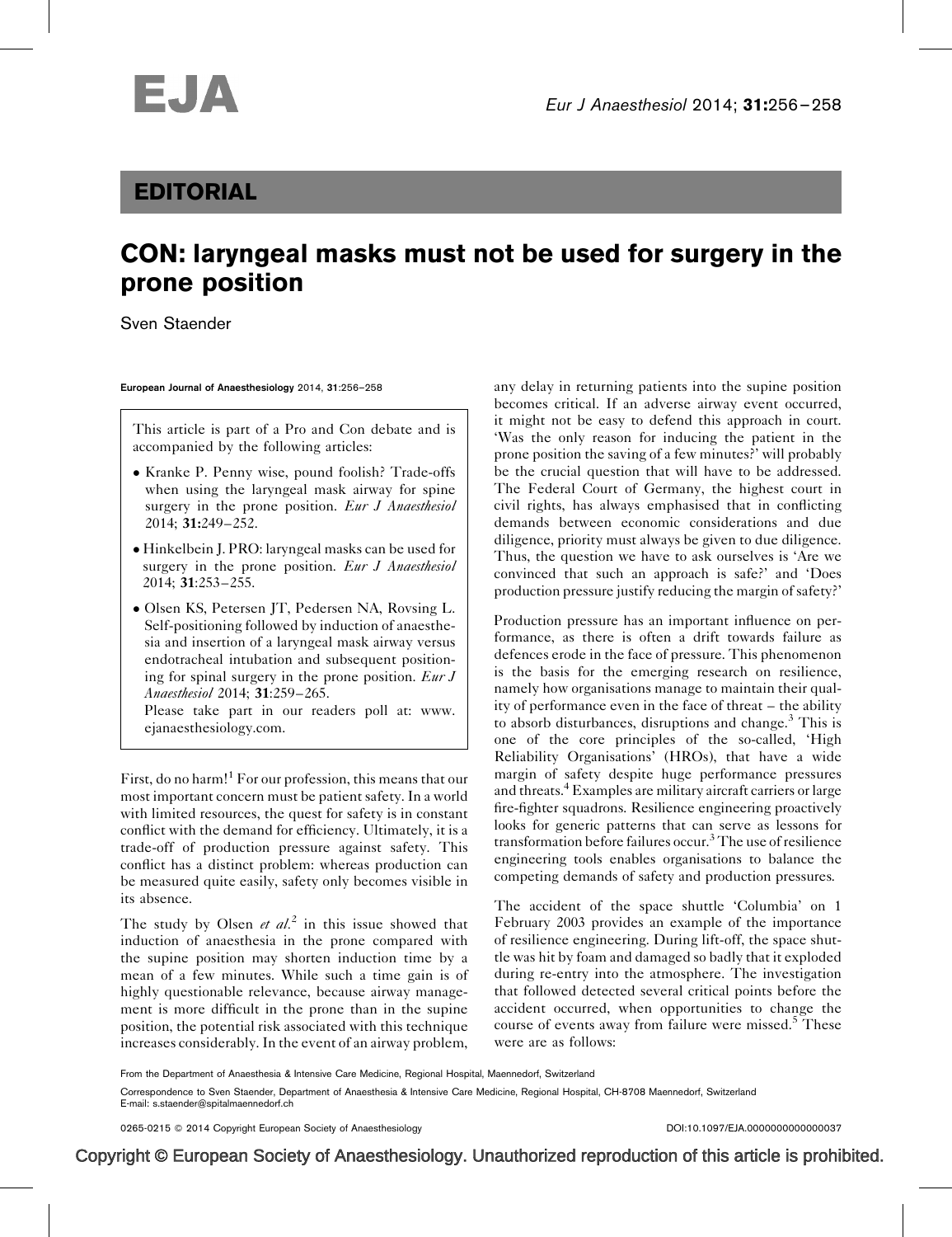- (1) Changing the classification of the known 'foam events' from in-flight anomalies to maintenance issues (and by doing so downgrading the risk potential of these events to acceptable risks).
- (2) Regarding absence of past failure as an indicator of absence of future risk.
- (3) Missing opportunities to learn from similar events in previous space shuttle missions.
- (4) A drift towards failure as defences eroded in the face of production pressure.

Eric Hollnagel, a specialist in resilience engineering, commented on the Columbia accident: 'If anything is unreasonable, it is the requirement to be both efficient and thorough at the same time – or rather to be thorough when with hindsight it was wrong to be efficient.<sup>'[6](#page-2-0)</sup>

Ultimately, critical analysis of the various aspects associated with the space shuttle accident clearly shows how production pressure can erode safety by facilitating failure.

What can our specialty learn from the spacecraft tragedy? And how should we apply that lesson to the publication under discussion? Airway management is still a major critical issue in anaesthesia, the so-called 'cannot ventilate, cannot intubate' situation being the worst case scenario. We have spent enormous resources developing sophisticated airway devices. We have developed algorithms and drill ourselves in the management of these situations by using manikins and simulators. We struggle for the safest approach and extensively discuss questions like the feasibility of administering a muscle relaxant before effective mask ventilation is established.<sup>[7](#page-2-0)</sup> We have subspecialty organisations that exclusively deal with airway management. Despite all this progress, we still occasionally face devastating airway problems. In that context, Olsen et  $al^2$  $al^2$  propose an approach that predictably reduces the margin of safety of without providing corresponding advantages – unless one considers saving of a few minutes induction time an adequate justification for reduced patient safety.

This study by Olsen *et al.*<sup>[2](#page-2-0)</sup> is a perfect example of the trade-off between production pressure and safety. In my opinion, these colleagues walk the same path as NASA did before that tragic 'Columbia' accident happened:

- (1) Shifting the boundaries of safety towards those of risk.
- (2) Interpreting absence of failure as indicators of absence of risk and presence of safety.
- (3) Eroding defences in the face of production pressure.

This is a well known phenomenon in a variety of industries: the so-called phenomenon of 'migration of boundaries'[8](#page-2-0) or 'normalisation of deviance'. If a system is faced

with pressures like economic pressure, highly motivated workers in such a system tend to disregard accepted and sometimes even implemented safety barriers. In aviation for example, an industry with very good safety records, extensive studies of crews' deviations from procedures showed that intentional non-compliance represented 55% of all errors. $9$ 

Non-compliance due to economic pressures has already been described in healthcare. In a private hospital that was close to bankruptcy, the anaesthesiologist reused the same syringe of propofol for consecutive patients with the sole motive of saving money for the hospital.<sup>[9](#page-2-0)</sup> This kind of violation represents the adaptation of professionals to conflicting demands of safety and economic pressure. Violations may save time and, therefore, seem to improve the performance of that system. If senior management fails to correct such behaviour, the employees feel authorised to proceed in that manner and over time adapt their behaviour to the new (self-set) rules, so-called 'borderline tolerated conditions of use'.<sup>[10](#page-2-0)</sup> By this mechanism, the whole system migrates to the boundaries of safety until an accident occurs, which then forces a recalibration of the system. 'Borderline tolerated conditions of use' are first seen as a benefit and not as risk. Because they appear to enhance performance, they are often tolerated or even demanded by senior management.

Inducing general anaesthesia in the prone position to gain only a few minutes of process time is an example of such 'migration of boundaries' due to economic pressures.

It is important to note that the power of that study is far too low to prove the safety of Olsen's approach. As Altman and Bland<sup>[11](#page-2-0)</sup> appropriately stated: 'Absence of evidence is not evidence of absence'.

Intubation in the prone position may become necessary on an emergency basis when the endotracheal tube becomes dislodged in the prone position<sup>[12](#page-2-0)</sup> or in the context of airway management of rare accidents.<sup>[13](#page-2-0)</sup> But I strongly caution against reducing the safety margin of airway management in elective situations for merely (questionable) economic advantages! We must resist the trap of blindly following production pressure and putting safety second. Anaesthesia has always been the medical specialty which put patient safety first.<sup>[14](#page-2-0)</sup> We must not sacrifice the principle of safety simply for a mere gain of 3 min process time. First do no harm!

#### Acknowledgements relating to this article

Assistance with the Editorial: none.

Financial support and sponsorship: none.

Conflicts of interest: the author is the current chairman of the patient safety task force of the European Society of Anaesthesiology

### Copyright © European Society of Anaesthesiology. Unauthorized reproduction of this article is prohibited. Eur J Anaesthesiol 2014; 31:256–258